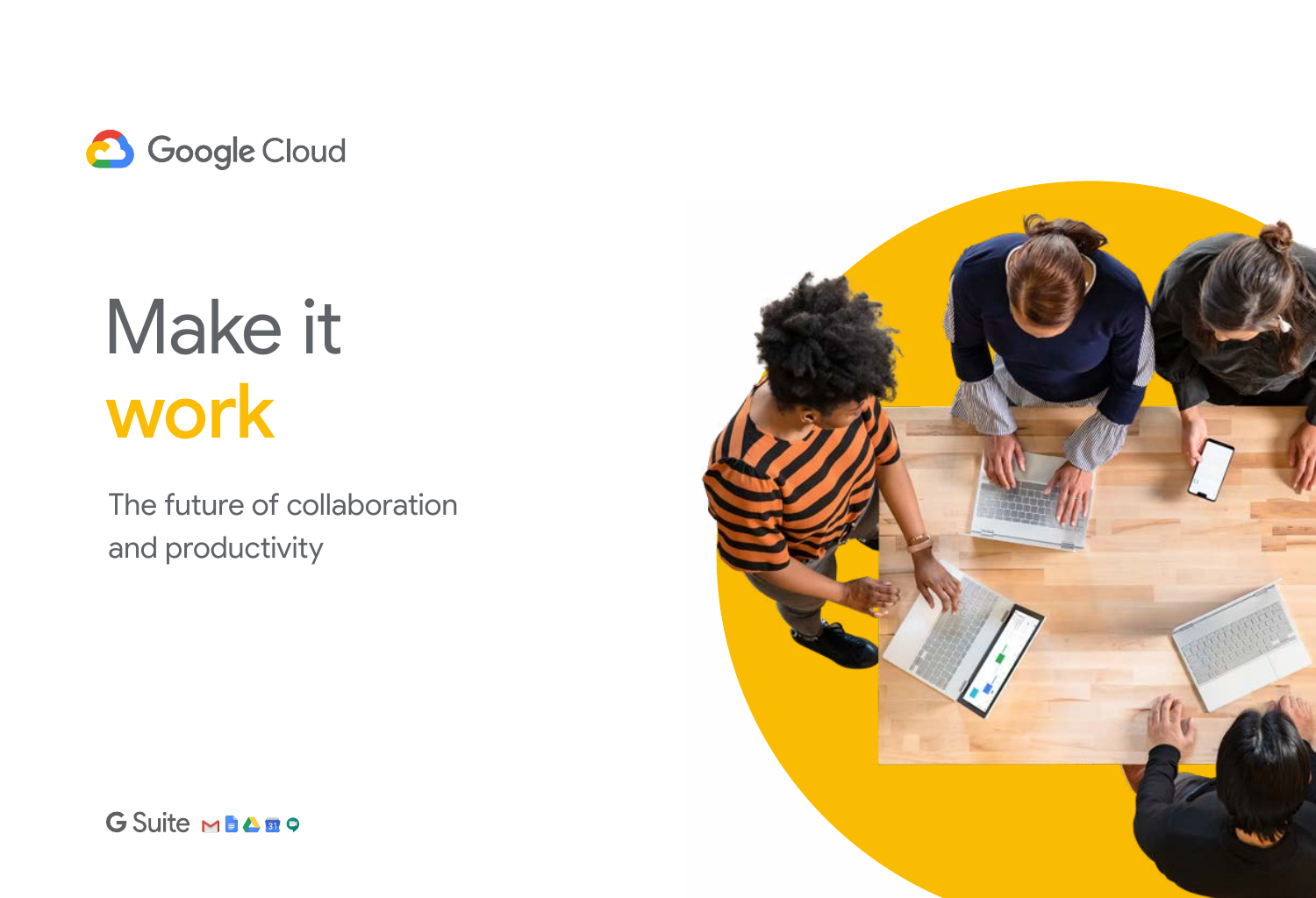## Table of contents

### Introduction

01 Give people tools that help them save time and work faster

02 Empower people to access knowledge and share ideas

03 Let people work how they want: flexibly and collaboratively

04 Conclusion

Appendix

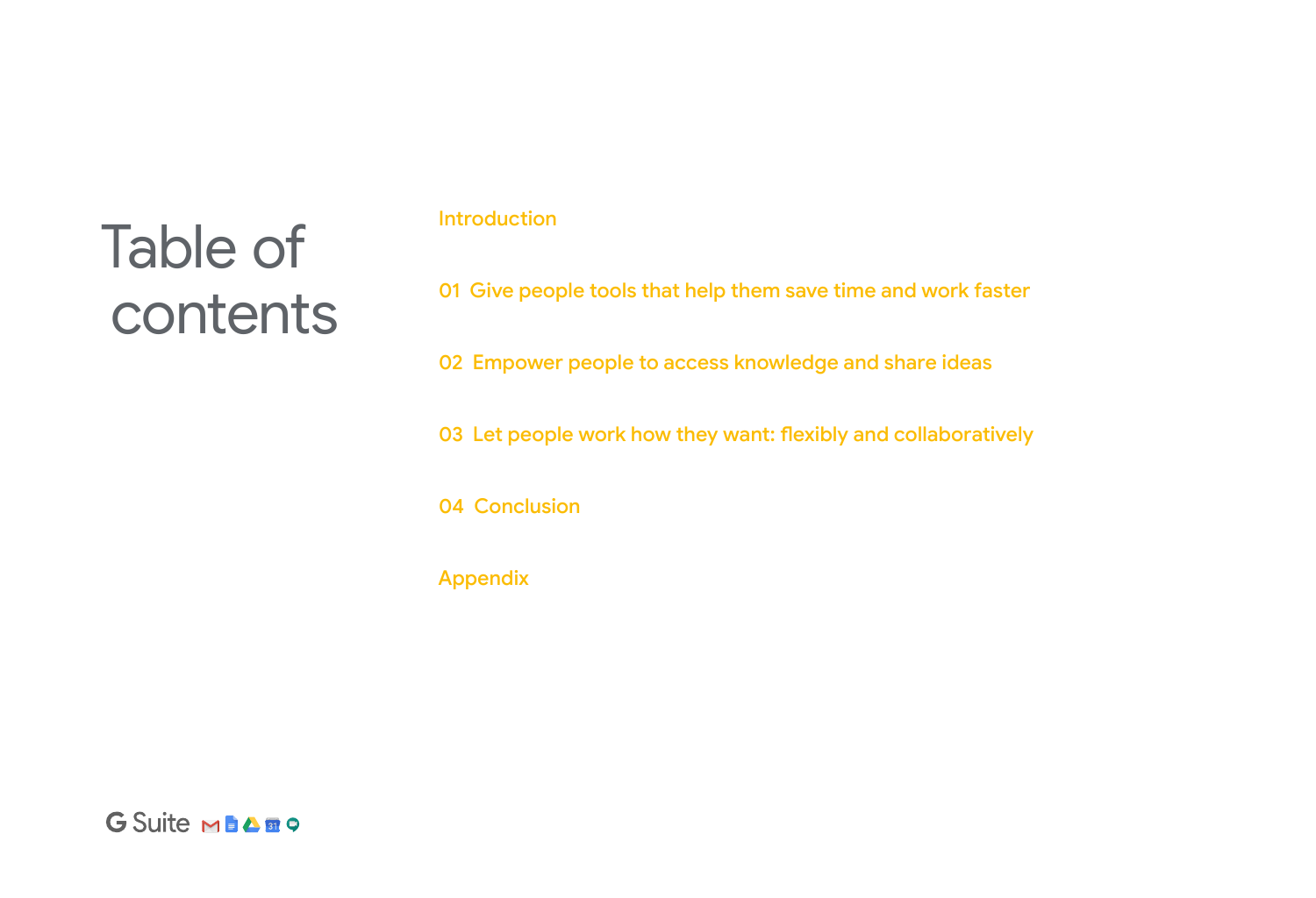Employees, business leaders, and analysts spend a lot of time wondering what the future of work will look like and what it will take for organizations to succeed a few years down the line. And those are fair questions, because today's businesses face more pressure than ever to innovate quickly and fulfill rising customer expectations—expectations that are driving what workers desire and demand from their employers, too.

But look a little closer, and many of the technologies, trends, and cultural norms that will shape tomorrow's workplaces are already transforming forward-thinking organizations around the world. In other words, the future of work is here—it's just not evenly distributed.





## The future of work is here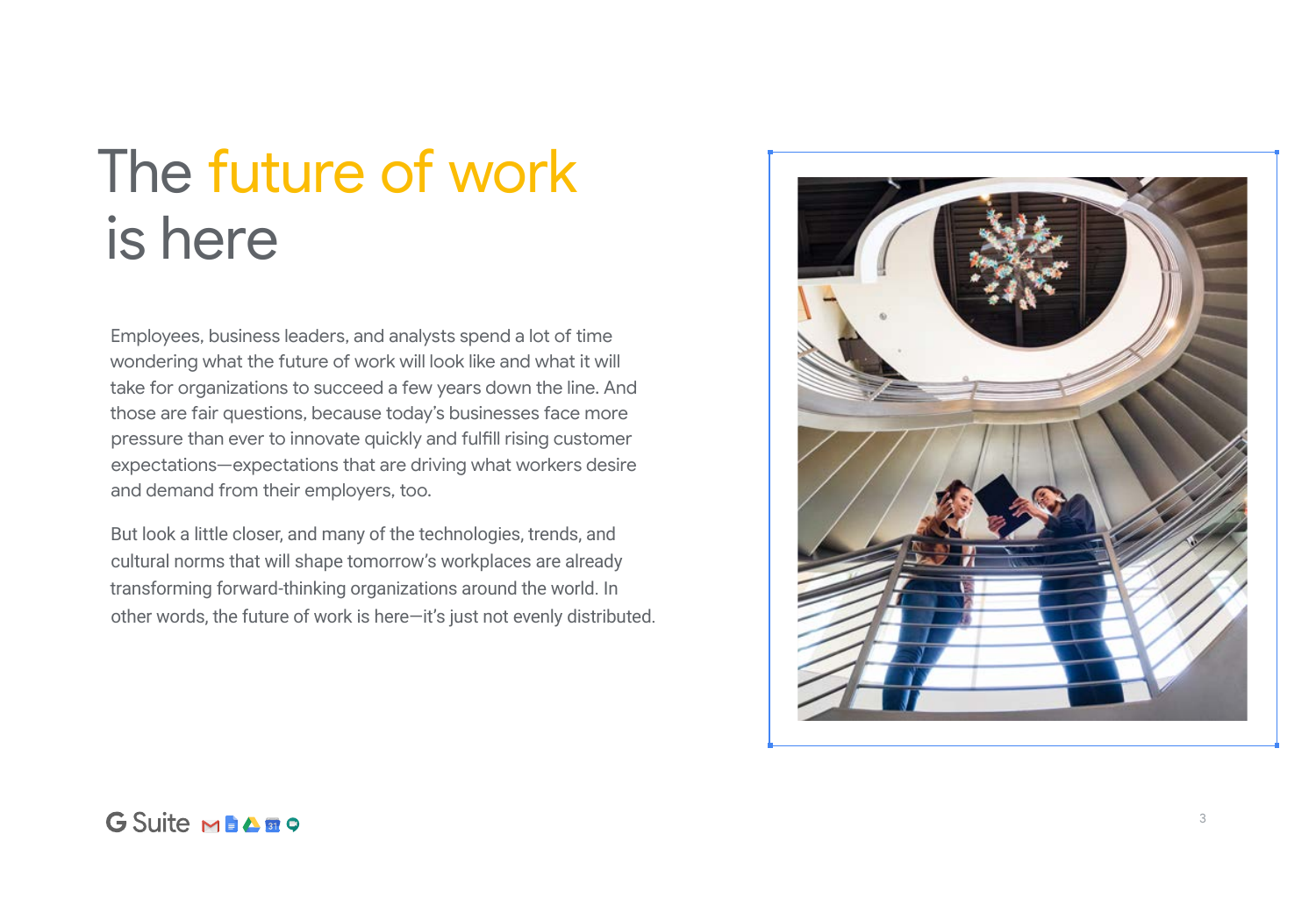This report identifies three important and impactful changes businesses can make to catch up with competitors that are already working in the future:

**O** Give people the tools to save time and work faster

2 Empower people to access knowledge and share ideas

➌ Let people work how they want: flexibly and collaboratively

Armed with these three strategies, businesses can improve productivity and encourage innovation while better meeting the needs of their customers and their employees—now and in the decade (or more) ahead. Let's take a look at each one.



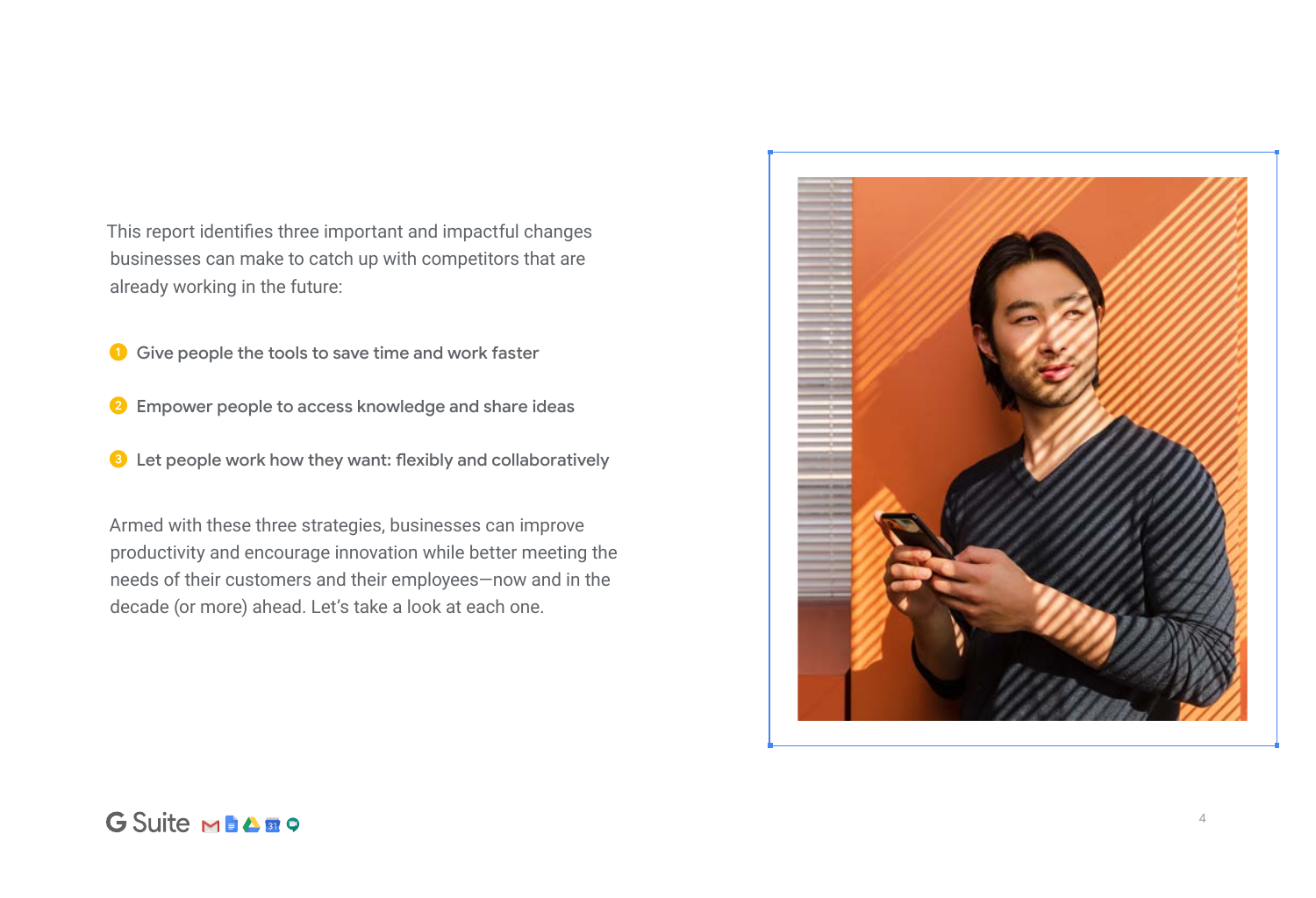### 01

### Give people tools that help them save time and work faster



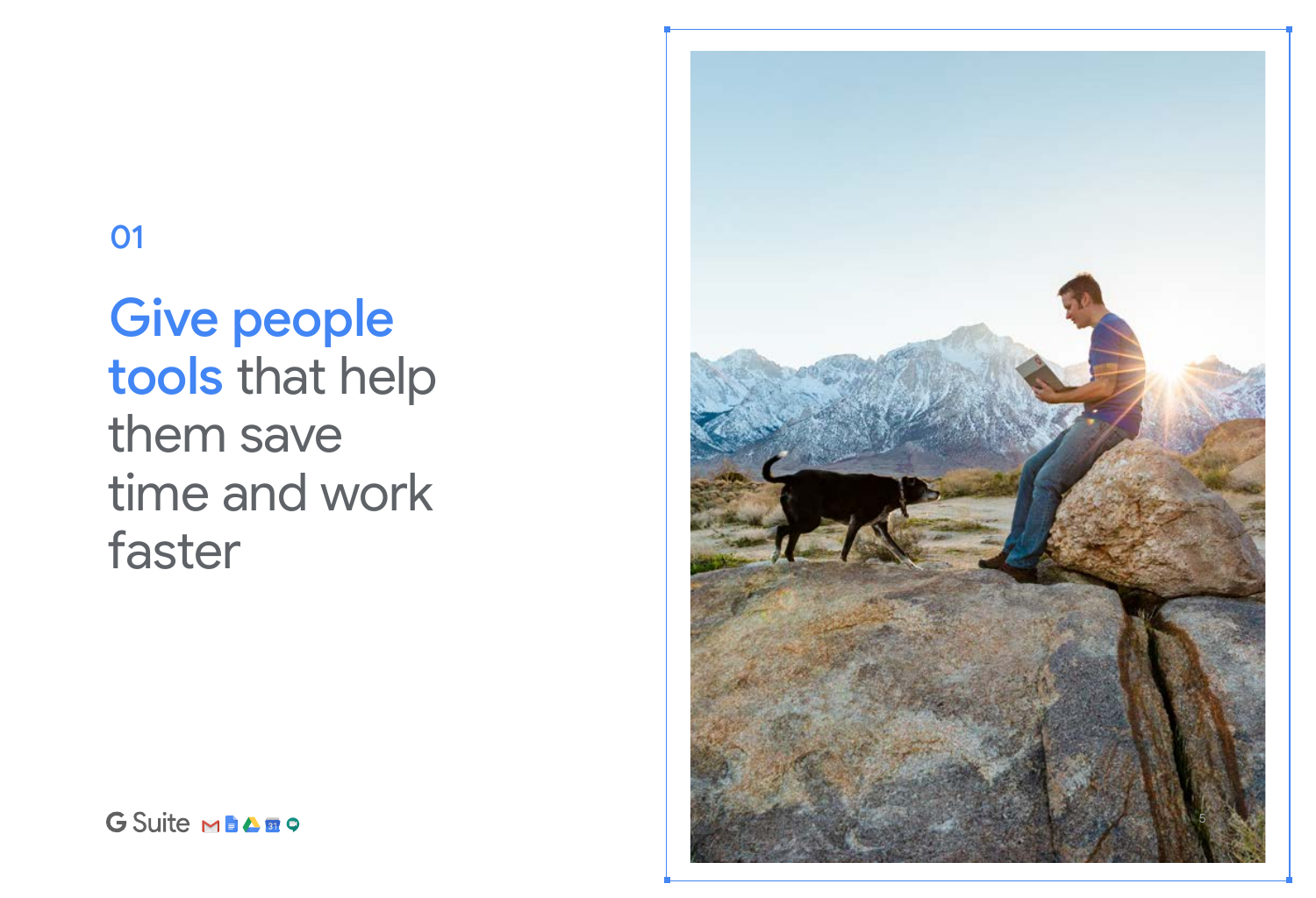But for many organizations, routine tasks and inefficient processes are slowing people down. Fifty-eight percent of U.S. workers say they're too swamped to think beyond their daily to-do lists. They also report losing 60% of the workweek to activities other than their primary job duties.<sup>1</sup>

From new services to product updates to more personalized experiences, companies face growing pressure to deliver the latest and greatest—faster—into the waiting hands of increasingly demanding consumers. Speed has become imperative in today's world, not only because the pace of business has increased but also because it frees up time for employees to innovate, problem-solve, and have meaningful engagements with customers.

So where are all those hours going? Research shows that employees around the world spend significant chunks of their day on low-value tasks that require little human ingenuity and get in the way of productivity. These include attending fruitless meetings, managing high volumes of email, tracking down the latest versions of documents, switching between applications, and dealing with IT problems.

"What everybody wants is a way to connect quickly and get an answer quickly. You almost need to set aside some time each day to check different communication channels because, if not, then your only activity during the day becomes answering somebody."

Massimiliano Santeramo, IT Director at GrandVision Italy

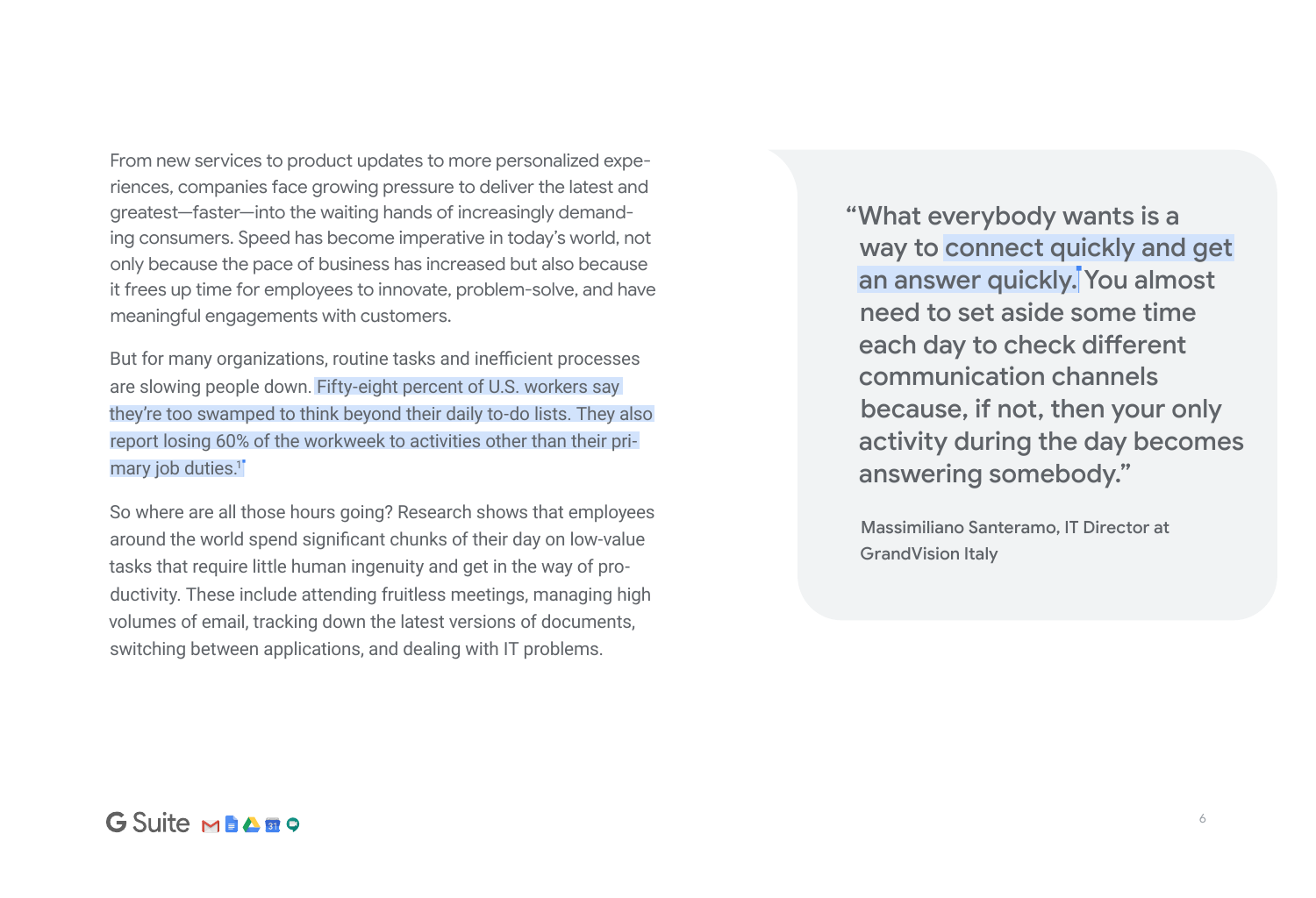### How people lose out on productive time at work

of U.S. employees say that excessive emails get in the way of work<sup>7</sup>

of U.S. information workers say they spend at least a quarter of their workweek on manual, repetitive tasks<sup>8</sup>





### G Suite Ma A 51 9

#### Communication



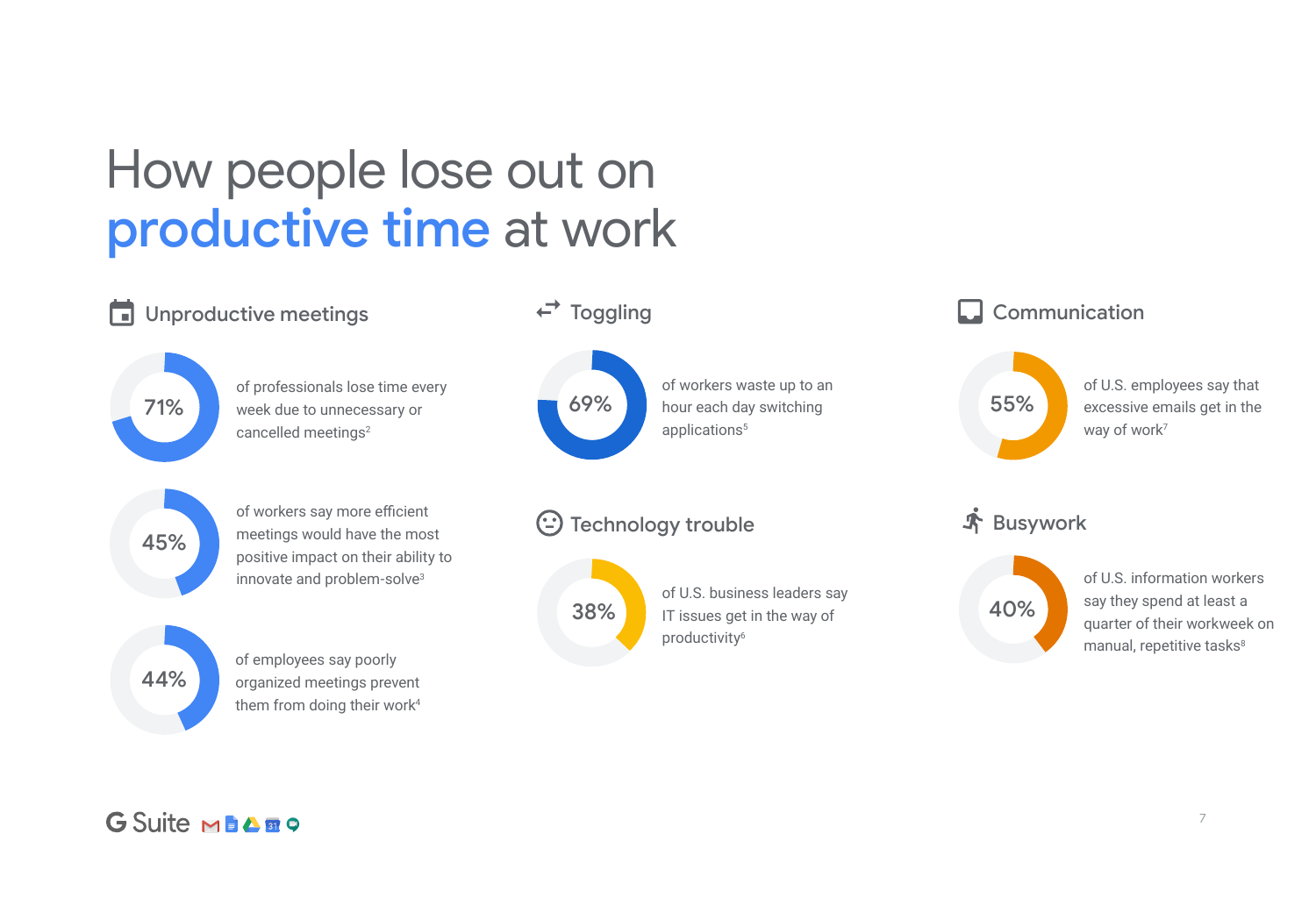Many employees already know what they need in order to pick up the pace and make time for innovation: the same kind of seamless, cloudbased tools they use in their personal lives. Some are taking matters into their own hands, with 41% of global workers using unsanctioned apps to do their jobs—a win for productivity, perhaps, but a potential threat to the security and privacy of corporate and client data. (Indeed, 62% of global IT professionals are concerned about the impact of this "shadow IT" on their organizations' cloud security.<sup>12</sup>) Others simply recognize the burden of legacy technology in the workplace: Nearly four in 10 U.S.-based business and IT leaders say their systems make it harder, not easier, for their employees to work quickly.<sup>13</sup>

With so many routine chores consuming their working hours, it's no wonder that employees rarely have time to go above and beyond the daily grind. This may help explain why no less than 85% of global workers are not engaged or are actively disengaged at work, while only 26% strongly agree that they learn or do something interesting each day, according to Gallup.<sup>9</sup> Not only are people unhappy, but business is suffering as a result: Lack of engagement cost companies an estimated \$7 trillion in lost productivity in 2017.<sup>10</sup>

#### Finding speed in the cloud

"The generations that are coming into the workplace are digital how we do enterprise IT."

### natives. They come to the corporate enterprise and they want the same stuff, the same way and quickly, so that's forcing companies to change

Bashir, VP and CTO for a U.S. healthcare company

### G Suite M LA 51 9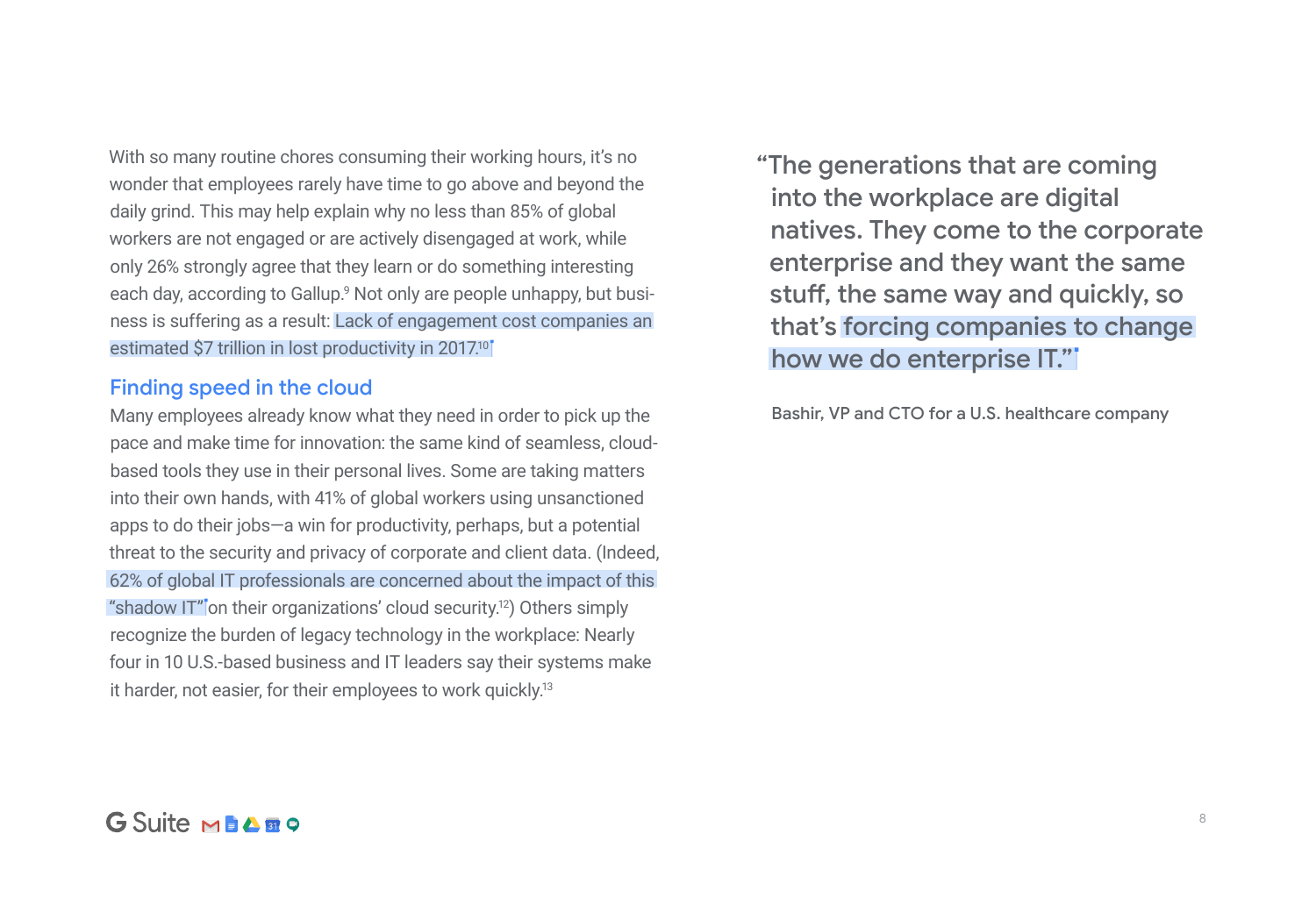"Instead of hiring people to manage a bunch of servers and to support them and to patch them, we can focus our talents on building things and doing things that excite us."

Naya Resnick, VP of Technology in the media and gaming industry



By 2024, more than 90% of enterprises will have intensively multi-cloud environments, with on-prem, off-prem, public, and private cloud<sup>15</sup>

of U.S. business and IT leaders plan to migrate from legacy collaboration and productivity tools to cloud-based apps in the next two years<sup>16</sup>

#### G Suite MEATO

Slow, outdated tools can turn everyday tasks like attaching files and joining conference calls into protracted undertakings. Future-minded organizations understand this, so they're trading in their legacy productivity software for modern business apps that accelerate the pace of work by getting out of people's way. These new solutions are typically based on cloud technology, which has become a core component of the enterprise technology landscape. Research shows that companies of all sizes increasingly rely on the cloud for their IT needs in general, from collaboration and communication to software development and data analytics, and that the rate of adoption will continue to grow in the future.